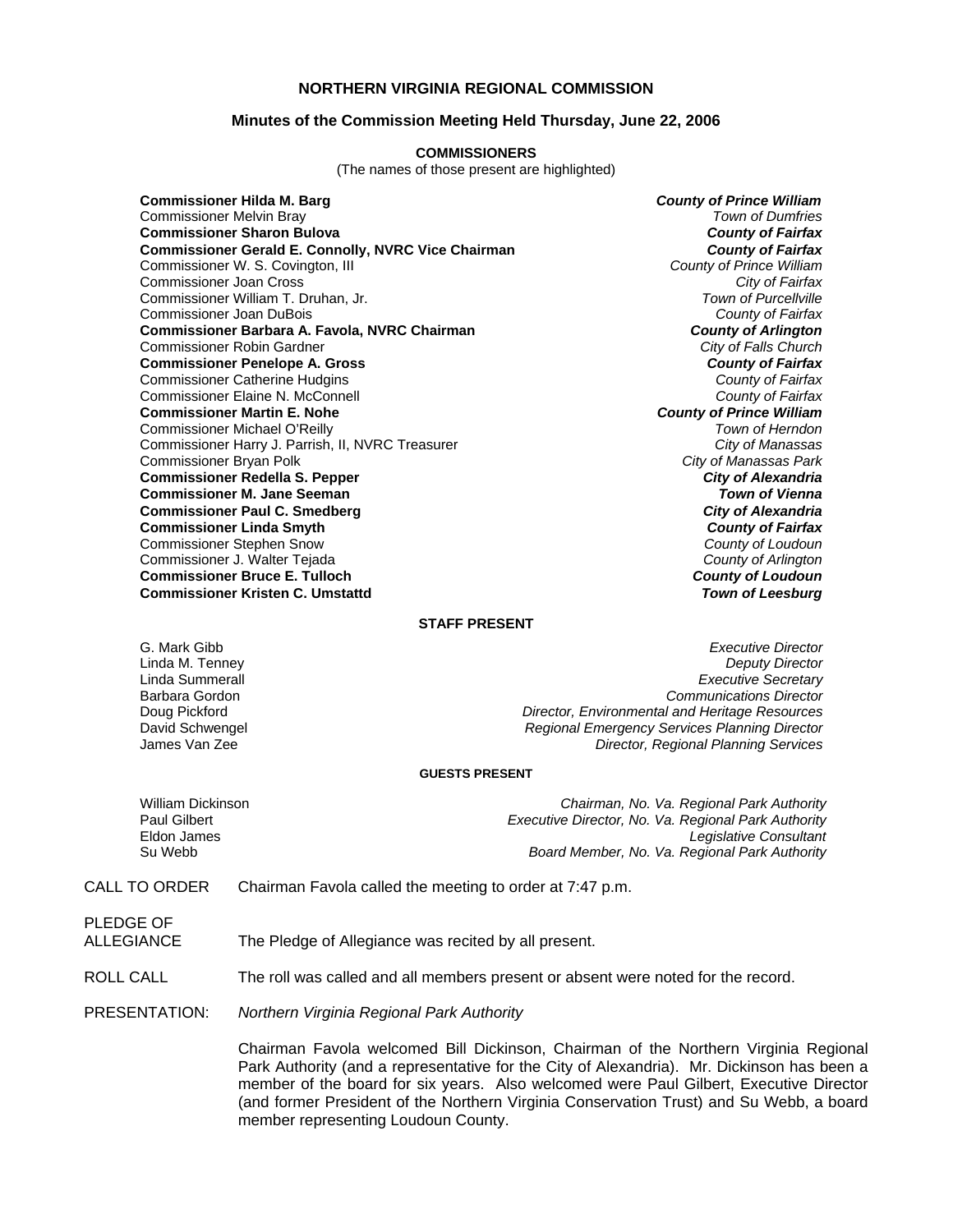Summary Minutes of the Commission June 22, 2006 Page 2

Bill Dickinson **The Northern Virginia Regional Park Authority** is in its 47<sup>th</sup> year, having been founded in 1959 at the urging of the Northern Virginia Regional Commission's predecessor agency. Arlington, Fairfax County and the City of Falls Church were the founding members, with the City of Fairfax, Alexandria and Loudoun joining later. Mr. Dickinson noted that NVRPA has a very similar structure to NVRC in that it has a twelve-member board appointed by the elected bodies of its member jurisdictions.

> NVRPA's first priority is conservation. It owns and operates over 10,000 acres of public parkland and open space, much of it riverfront property on the Potomac and Bull Run/Occoquan Rivers.

> NVRPA is highly dependent on self-generated user fees, with less than 22 percent of its operating revenues coming from tax dollars. The agency has made significant cost reductions over the past fiscal year and added new revenue sources, including a golf membership program.

Paul Gilbert **Mr.** Gilbert reported that the State Corporation Commission is again holding hearings on siting power lines on the W&OD Trail from Leesburg to Purcellville. Dominion Virginia Power is looking at increasing the height of the towers from 110 feet to 145 feet on this section.

> Several recent surveys show the public wants trails for hiking/walking/biking, and 65 percent of voters are willing to pay a small tax increase to acquire more land for open space, historic sites and athletic fields. Mr. Gilbert added that the W&OD trail is the finest example of interconnectivity in the region.

*questions and* 

- *answers* Commissioner Gross asked the speakers what they anticipate from NVRC. Mr. Dickinson replied they want the Commissioners to know who and what the Northern Virginia Regional Park Authority is. Mr. Gilbert added that the jurisdictions' park directors have been meeting regularly under Mark Gibb's coordination, and that group may become a committee of NVRC. There is a synergy between the Park Authority and the Commission, and the agencies can benefit from coordination and sharing of resources.
- MINUTES Commissioner Bulova moved approval of the minutes of the May 25, 2006, meeting. The motion was seconded and carried unanimously.
- CONSENT AGENDA Commissioner Connolly moved approval of the Consent Agenda, consisting of the May financial reports. The motion was seconded and carried unanimously.

| EXECUTIVE<br>DIRECTOR'S<br>REPORT |                                                                                                                                                                                                   |
|-----------------------------------|---------------------------------------------------------------------------------------------------------------------------------------------------------------------------------------------------|
| А.                                | Mr. Gibb called attention to the thank you letter from the George Mason University recipient<br>of the Pickford Memorial Scholarship. Tax-deductible donations may still be made to this<br>fund. |
| В.                                | Representatives from Northern Virginia's water purveyors met at NVRC on June 19 to<br>discuss the state-required regional water supply plan.                                                      |
| C.                                | Mr. Gibb reported he represented the Commission at Loudoun County's official signing<br>ceremony sealing the County's partnership with a German county.                                           |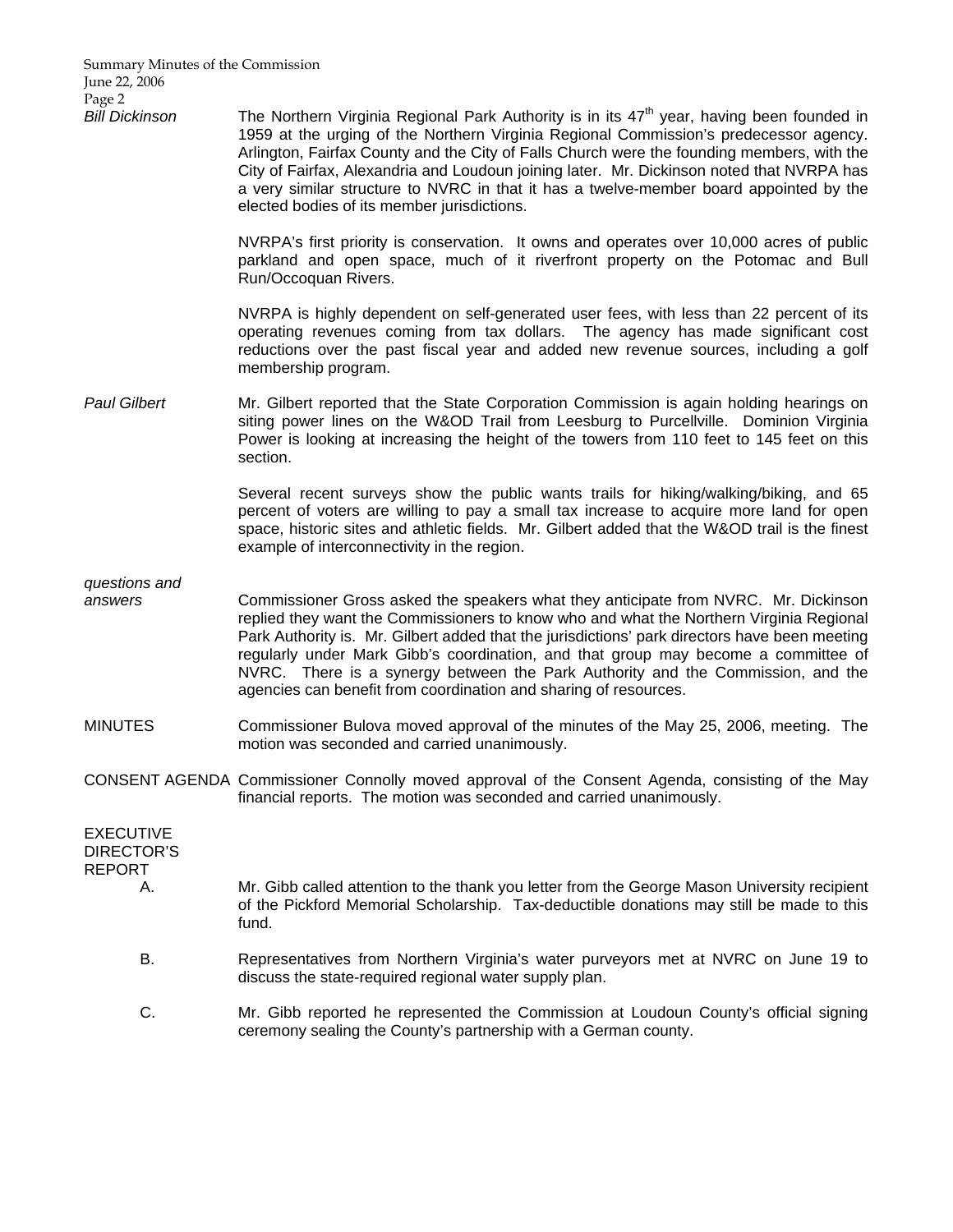Summary Minutes of the Commission June 22, 2006 Page 3 CHAIRMAN'S

NOMINATING COMMITTEE

REPORT Chairman Favola reported that Commissioners Bray, Druhan and O'Reilly will be leaving the Commission.

REPORT Commissioner Umstattd, Chairman of the Nominating Committee, reported that the committee recommends the following slate of officers for election at the July 27 meeting:

> Barbara Favola Chairman Gerry Connolly Vice Chairman Hal Parrish Treasurer

Chairman Favola asked for nominations from the floor. Hearing none, Commissioner Tulloch moved that nominations be closed. The motion was seconded and carried unanimously.

## PROPOSED AMENDMENTS

TO BYLAWS Mr. Gibb reported that under the current bylaws, a majority of members must be present to adopt changes to the bylaws, and while a quorum is present, the meeting lacks a majority of members.

> Replying to Commissioner Seeman's question about the phase-in of the towns' dues, Commissioner Bulova explained that the counties will continue to make up the difference in dues until towns' dues are fully phased in.

> Adoption of the amendments to the bylaws will be on the Commission's July agenda. Members were urged to attend this meeting.

# FY 2007 BUDGET

AND WORK PLAN Commissioner Tulloch reported in place of Commissioner Parrish, Operations Committee Chairman, who was unable to attend the Commission meeting. The FY 2007 budget is a balanced budget of \$11.45 million, with the majority of funds being subgrants passed through to others. The remainder of the budget and work program represents \$3.76 million in revenue and expenditures. Of that amount:

8% is the annual state appropriation (\$303,499)\*

27% is member government general dues (\$1,002,250)

29% is expected in funding for specific projects from member governments (\$1,096,382)

36% is grants and contracts from other sources, fees and interest (\$1,357,311)

\**The predicted state appropriation is the same as it has been for the two prior years. It is 10% lower than the FY 2004 appropriation.*

Commissioner Tulloch added that general funds (state appropriation, member dues and interest) pay for the Demographics, Legislative, Communications, and Regional Council programs. All other program areas typically are funded from 50-100% with project funding, grants and contracts.

The Operations Committee expects to propose a minimum of one amendment to the budget as the year progresses.

Commissioner Tulloch moved adoption of the FY 2007 Budget and Work Plan. The motion was seconded and carried unanimously.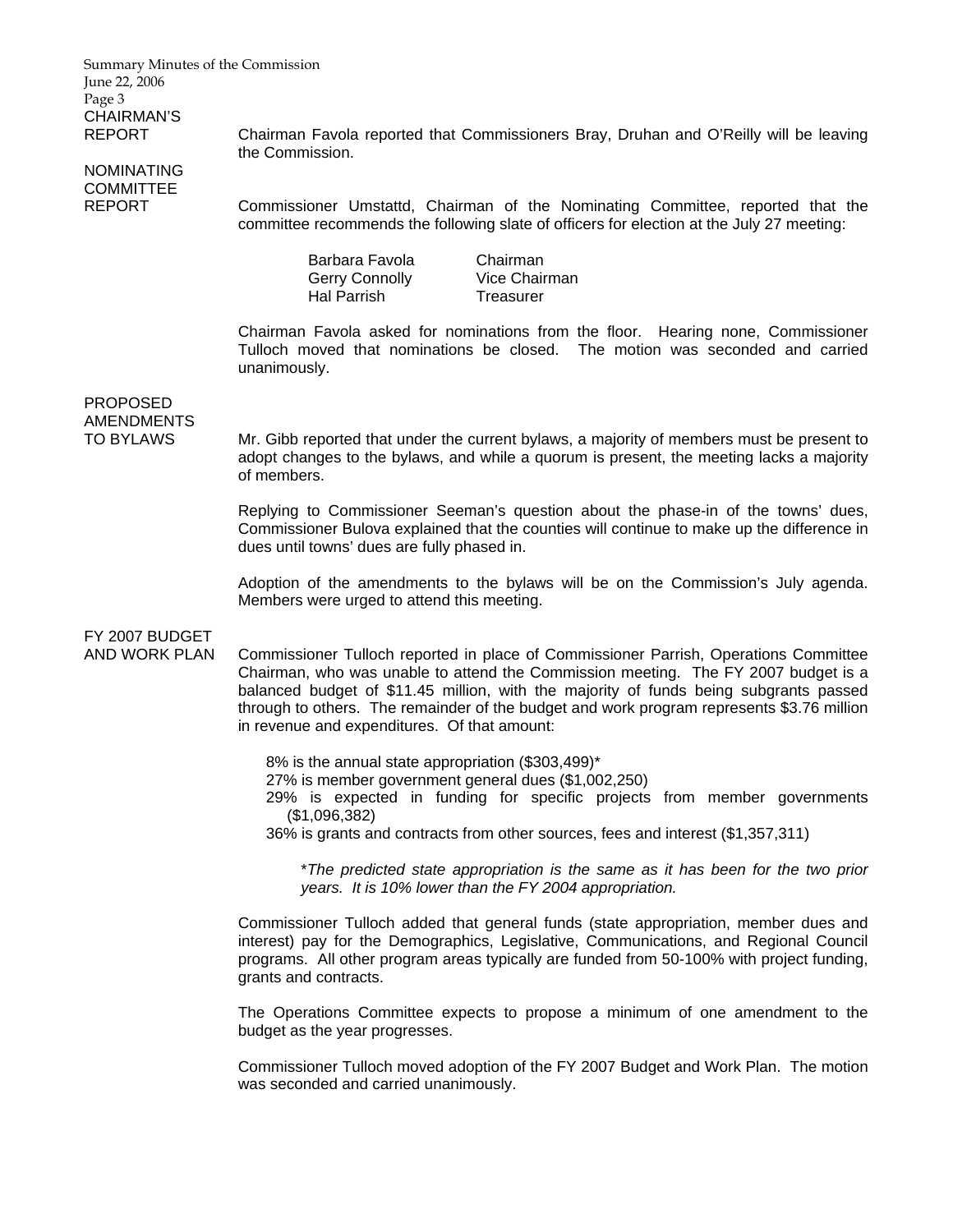Summary Minutes of the Commission June 22, 2006 Page 4 **COMMITTEE** REPORTS *Communications* Commissioner Smedberg, committee chairman, reported that the Communications Committee held its first meeting immediately prior to the Commission meeting. The committee: • Reviewed its mission statement; • Reviewed regional efforts on pandemic flu and discussed creating a "one-stop shop" for flu information. The committee will bring draft information back to the Commission; • Discussed outreach to multicultural media; • Discussed having the print media meet with the Commission or the Executive Committee with the goal of educating the print media to turn to NVRC as a resource; and • Discussed updating the Commission's website to make it more user friendly. Commissioner Smedberg moved that the Communications Committee use a consultant to help draft an RFP for website enhancement. The motion was seconded. Commissioner Smedberg reported the committee plans to hire a firm or technical consultant to implement the revisions. Further, the committee may recommend that the Commission consider a special assessment to pay for the website development if needed. Commissioner Tulloch reported that Loudoun County recently paid \$5,000 for a consultant who drafted an RFP and sent it to several web companies. The RFP generated a number of competitive responses resulting in selection of a web development firm to upgrade Loudoun County's website for approximately \$18,000. He added that the Commission has done well at branding itself as the "Voice of Northern Virginia" and having people/ groups that want to address this body. Commissioners Connolly and Bulova announced they will make a Fairfax County staff person available to work with NVRC staff in developing an RFP for web development services. The motion carried unanimously. *Legislation* Commissioner Connolly, committee chairman, noted the state budget was finally passed but lacks funding for transportation. VDOT's six-year plan has been cut in half. He added that local elected officials must importune their state officials to pass transportation funding. Commissioner Gross reported that the National Association of Regional Councils (NARC) recently discussed transportation and how it impacts the economy. Commissioner Tulloch reported that as  $1<sup>st</sup>$  Vice President of VAPDC, he asked the Governor for \$500,000 in funding for the three metropolitan Planning District Commissions (Northern Virginia, Hampton Roads, and Richmond) and was assured it would be in the budget. Since it is not, he and Mr. Gibb will meet tomorrow with the Governor's chief of staff. Commissioner Connolly suggested emphasizing the Commission's three-year dues increase, which shows the jurisdictions' commitment to the agency. Commissioner Connolly moved that the Commission ratify the position articulated. The motion was seconded and carried. OTHER BUSINESS Commissioner Gross reported the first round of the greater Washington Envisioning exercise has concluded. After the three convening groups (MWCOG, Greater Washington

Board of Trade, and the Community Foundation of Washington) have responded to the

report, the other stakeholders – NVRC included – will be engaged.